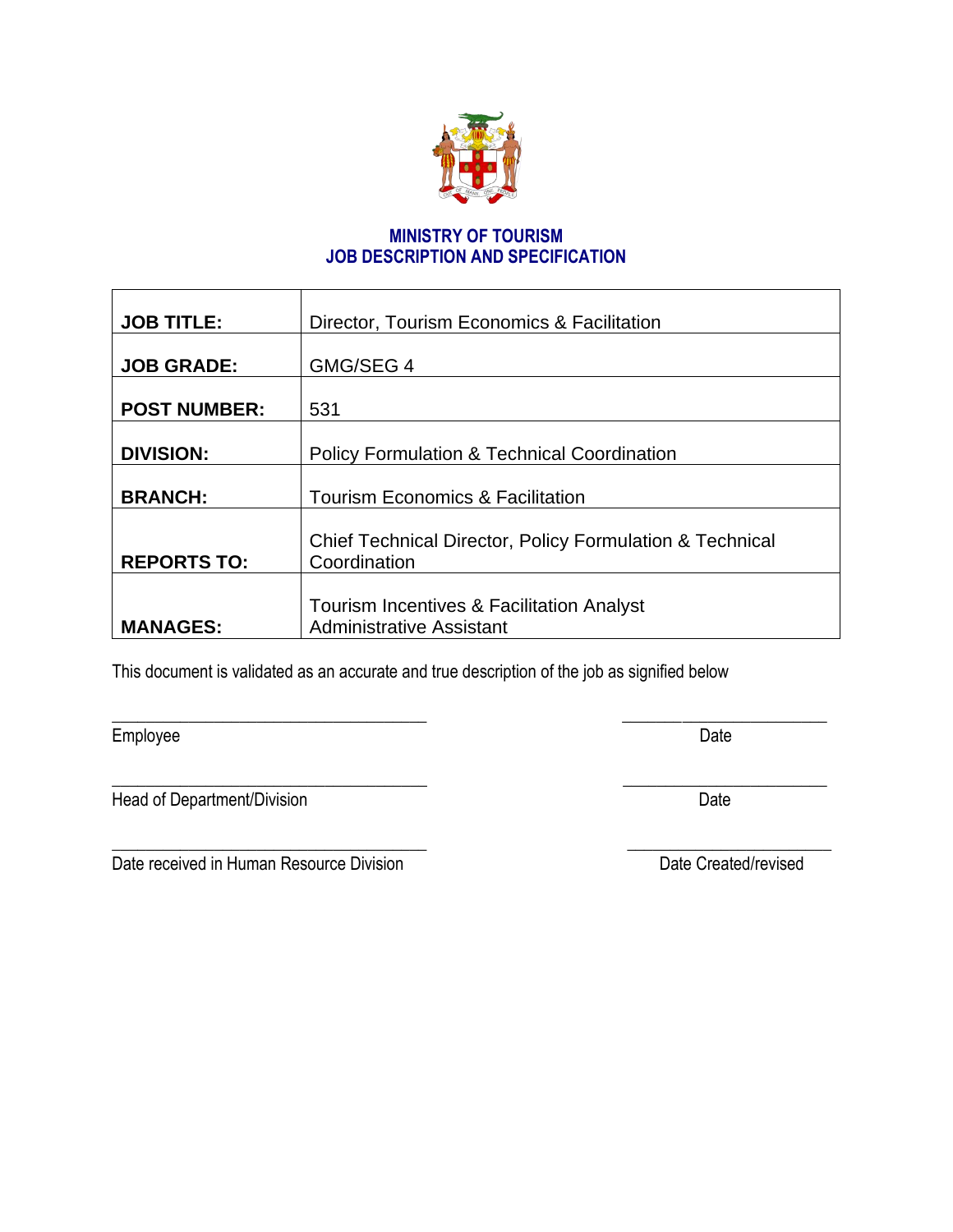# **1. STRATEGIC OBJECTIVES OF THE ENTITY/DEPT/DIVISION** (*in which the position is located*)**:**

## **TBD**

# **2. JOB PURPOSE**

Under the general direction and leadership of the Chief Technical Director – Policy Formulation & Technical Coordination, the Director, Tourism Economics & Facilitation is responsible for analysis of economic issues relevant to planning and management of the Ministry and its subjects. The Senior Director monitors macroeconomic developments relevant to the planning environment and advises on microeconomic issues such as local tourism market. Additionally, the Senior Director also provides technical supervision and management for facilitation, incentives and support mechanisms for the tourism sector.

# **3. KEY OUTPUTS**

- Empirical studies directed
- Economic data monitored, analyzed and interpreted
- Cost-benefit analysis and economic impact assessments prepared and presented
- Mechanisms to facilitate specialized incentives for the Tourism Industry directed
- Work Permit Approval Processes directed
- Related programmes monitored and evaluated
- Reports, technical papers, and publications prepared and issued
- Partnership Strategies and Stakeholder Relationships established and maintained
- Technical Cooperation and Assistance managed
- Technical advice and recommendations provided
- Annual/Quarterly/Monthly performance Reports prepared
- Individual work plans developed
- Staff Appraisals conducted

# **4. KEY RESPONSIBILITY AREAS**

#### **Technical/Professional Responsibilities**

- Directs empirical studies to ascertain the structure behaviour and impact of the industry by evaluating the impact of the existing fiscal regime on investment and incentives, identifying economic potential of various aspects of the sector;
- Monitors, analyses and interprets economic data to inform the Ministry of Tourism strategic and infrastructure planning, policy development, and delivery, including market and industry analysis;
- Identifies, economic potential and opportunities for growth and development in the tourism sector;
- Prepares and advises on cost-benefit analysis and economic impact assessments relevant to the Ministry of Tourism;
- Provides timely, accurate and relevant technical advice in relation to the macroeconomic context and microeconomic developments relevant to the planning and management of the tourism sector;
- Undertakes economic analysis to meet the ongoing and anticipated needs of the Minister, Permanent Secretary Senior Executives and other internal stakeholders;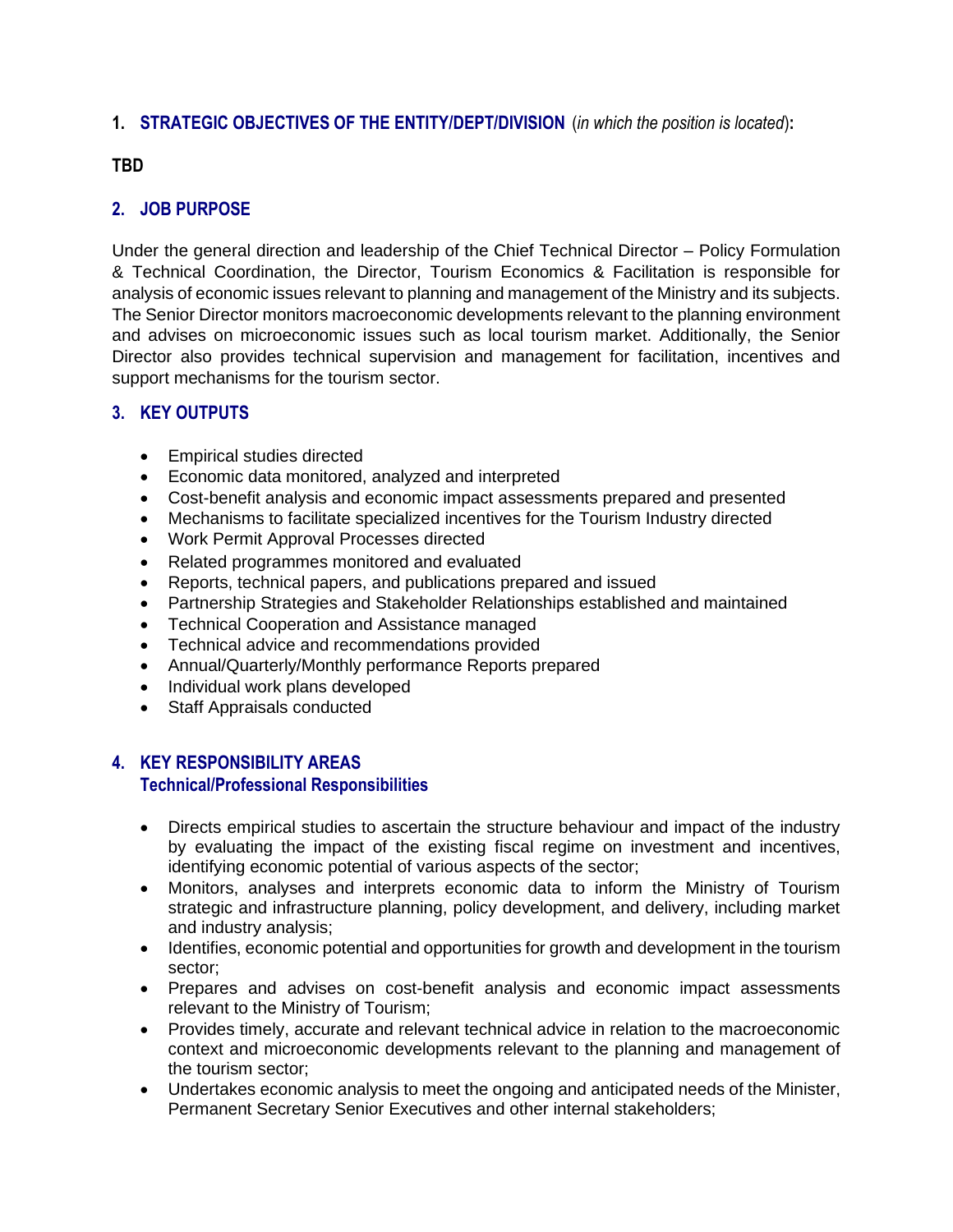- Provides detailed and accurate information to multiple teams across the Ministry of Tourism and its agencies/departments to enable timely and integrated strategic planning and policy development outcomes;
- Provides clear and succinct summaries of evidence-based insights in simple, easy to understand language appropriate to a variety of users within the MoT and allied stakeholders;
- Appraisal of proposed tourism projects, substantiating their financial and economic feasibility and making recommendations to the Permanent Secretary and other senior executives;
- Analyzes and comments on plans/studies prepared within ministries and agencies and provide information to assist with decision making and/or to determine the viability of adopting new measures proposed;
- Tracks industry performance and impact, reporting routinely on-trend and changes;
- Keeping track of the international trends and their impact on tourism in Jamaica;
- Produces well written, accurate and timely reports and analytics for internal and external stakeholders to facilitate evidence-based decision making;
- Collates research data to identify and evaluate emerging trends and issues to assist in the formulation of appropriate responses and options for resolution of new and emerging issues;
- Undertakes follow up actions and respond to enquiries in a timely manner within applicable legislative, regulatory and policy frameworks;
- Participates in projects and programmes aimed at improving or capturing the economic impact of the tourism sector by:
	- o Assists with the identification and appraisal of public sector programmes and projects and maintain contact with relevant technical staff in the ministries and agencies;
	- $\circ$  Liaises with JAMPRO and other relevant local and international organizations which impact on economic opportunities for the industry, tourism sectors;
	- o Liaises with international agencies regarding funding for studies on fiscal and economic impact issues.
- Directs the management and operations of the Work Permit Approval processes for the tourism sector, in collaboration with the key stakeholders such as the Ministry of Labour & Social Security and PICA;
- Directs the establishment, maintenance and evaluation of the Tourism Workers' Pension Scheme which includes key activities such as the sensitization of all stakeholders, and managing the procurement of fund administrator;
- Directs the design, implementation and monitoring of mechanisms to facilitate specialized incentives for the Tourism Industry;
- Evaluating the performance of the Fiscal Incentives programme on tourism investment by conducting and reporting the results of the Fiscal Incentives Survey;
- Reviews Legislation, provide advice and recommends changes to the Fiscal Incentives impacting the tourism sector;
- Contributes innovative ideas to assist with the development and maintenance of internal systems, policies and business processes to improve operational efficiency and effectiveness.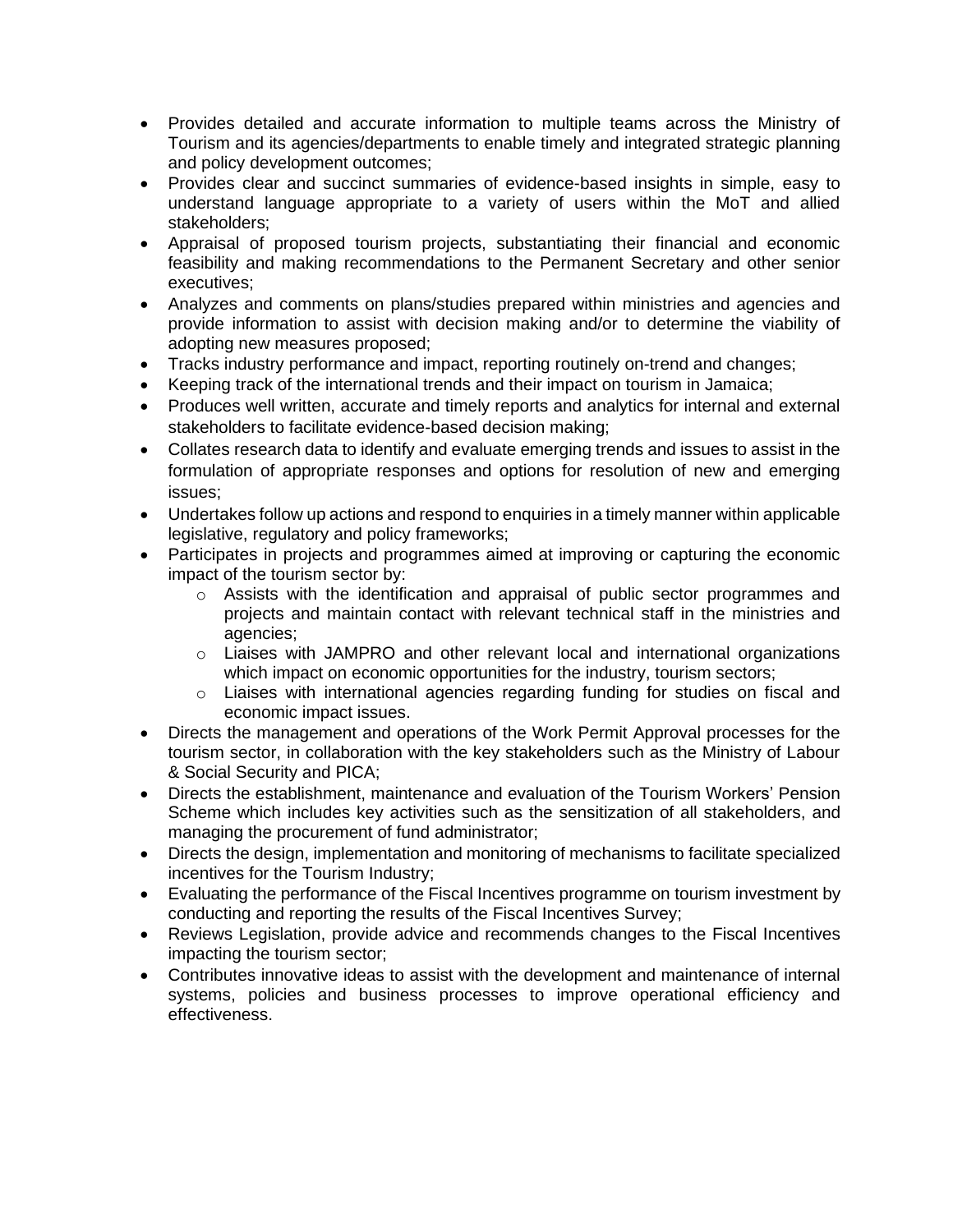## **Management/Administrative Responsibilities**

- Directs the alignment of the Branch's corporate/operational plans and budget with the Ministry's strategic objectives and priority programmes;
- Maintains mechanisms to effectively coordinate the alignment of plans, programmes and projects of the Ministry and its departments and agencies in order to ensure cohesive and complimentary execution of policy and programme initiatives;
- Participates in and coordinates the development of the strategic direction of the Ministry:
- Prepares and submits performance and other reports relating to the achievement of targets for the ministry and its agencies as required and ensures timely submission of all documents/information requested from the Branch;
- Establishes and maintains quality customer service principles, standards and measurements for the Branch;
- Develops Individual Work Plan based on strategic alignment with MOT's Operational Plan;
- Establishes and maintains various Tourism Economics and Facilitation Committees that makes recommendations for the implementation of improved procedures and systems;
- Represents the MOT at meetings, conferences and other fora as needed.

#### **Human Resources Responsibilities**

- Provides leadership and guidance through effective planning, delegation, communication, training, mentoring and coaching;
- Evaluates and monitors the performance of staff in the Branch and implements appropriate strategies;
- Coordinates the development of individual work plans and recommends performance targets for the staff assigned;
- Participates in the recruitment and training of staff of the Division;
- Recommends succession initiatives, transfer, promotion and leave in accordance with established Human Resource Policies and Procedures;
- Identifies skills/competencies gaps and contributes to the development and succession planning for the Division to ensure adequate staff capacity;
- Monitors the performance of staff and facilitates the timely and accurate completion of the staff annual performance appraisals and other periodic reviews;
- Ensures the well-being of staff supervised;
- Effects disciplinary measures in keeping with established guidelines/practices.

#### **Other Responsibilities**

• Performs all other related duties and functions as may be required from time to time.

#### **1. PERFORMANCE STANDARDS**

- Empirical studies directed in accordance with established standards and timeframes;
- Economic data monitored, analyzed and interpreted in accordance with established standards and timeframes;
- Cost-benefit analysis and economic impact assessments prepared and presented through the application of evidence-based methods and agreed timeframes;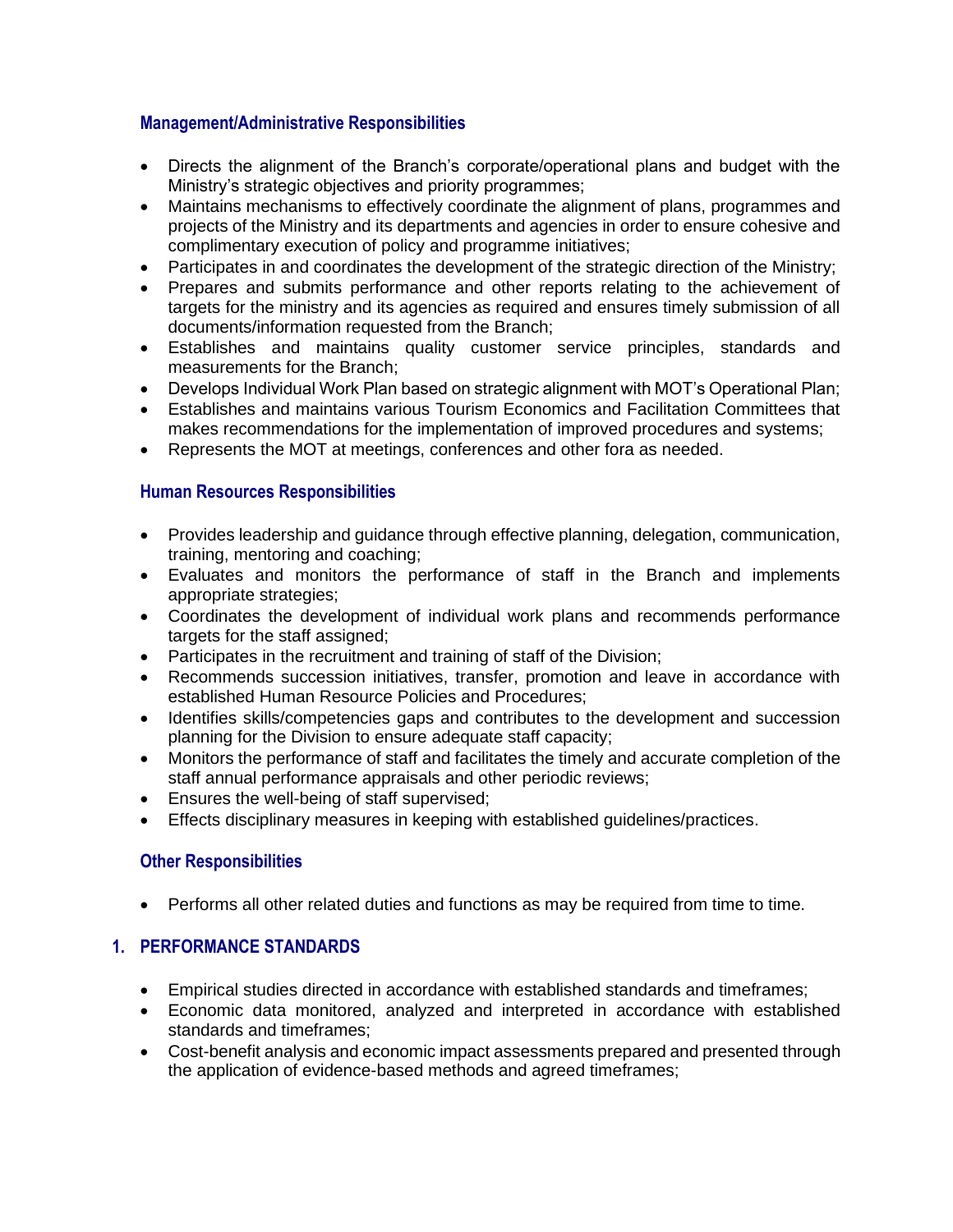- Mechanisms to facilitate specialized incentives for the Tourism Industry directed according to established guidelines and timeframes;
- Work Permit Approval Processes directed in keeping with agreed standards and timeframes;
- Related programmes monitored and evaluated in accordance with evidence-based applications and timeframes;
- Reports, technical papers, and publications prepared and issued are evidence-based, comprehensive and conforms to agreed formats and timeframes;
- Partnership Strategies and Stakeholder Relationships established and maintained in harmony and in keeping with agreed standards and timeframes;
- Technical Cooperation and Assistance managed in accordance with established protocols and timeframes;
- Technical advice and recommendations provided are evidence-based and timely;
- Annual/Quarterly/Monthly performance reports are prepared in accordance with agreed format, are accurate and submitted on time;
- Individual Work Plans developed in conformity to established standards and within agreed timeframes;
- Staff Appraisals completed and submitted in accordance to agreed timeframe and standards;
- Confidentiality, integrity and professionalism displayed in the delivery of duties and interaction with staff.

# **2. INTERNAL AND EXTERNAL CONTACTS**

**Internal Contacts** (required for the achievement of the position objectives)

| <b>Contact (Title)</b>                                                                                  | <b>Purpose of Communication</b>                                                                                                                                                                                                                                                                                                              |
|---------------------------------------------------------------------------------------------------------|----------------------------------------------------------------------------------------------------------------------------------------------------------------------------------------------------------------------------------------------------------------------------------------------------------------------------------------------|
| <b>Permanent Secretary</b><br>Chief Technical Director - Policy<br>Formulation & Technical Coordination | Receive instructions and<br>provide<br>support<br>$\bullet$<br>required;<br>Provide regular updates and advice on research<br>$\bullet$<br>and analysis work;<br>Inform of and seek guidance on new or emerging<br>$\bullet$<br>issues and priorities;<br>Contribute to team business planning and work<br>$\bullet$<br>program development. |
| Senior Executives/Head of Divisions                                                                     | Build and maintain effective relationships;<br>$\bullet$<br>Prepare, present and provide timely<br>and<br>$\bullet$<br>professional advice regarding evidence data<br>request, trends and emerging issues.                                                                                                                                   |
| <b>Direct Reports</b>                                                                                   | Monitor and review performance,<br>provide<br>$\bullet$<br>leadership and guidance, foster<br>ongoing<br>professional development                                                                                                                                                                                                            |
| <b>Team Members</b>                                                                                     | Work as a team member to support team<br>$\bullet$<br>programs and projects<br>Participate in team meetings to share information<br>$\bullet$<br>and ideas to improve program, service delivery<br>and work outcomes                                                                                                                         |
| <b>General Staff</b>                                                                                    | Receive and exchange information                                                                                                                                                                                                                                                                                                             |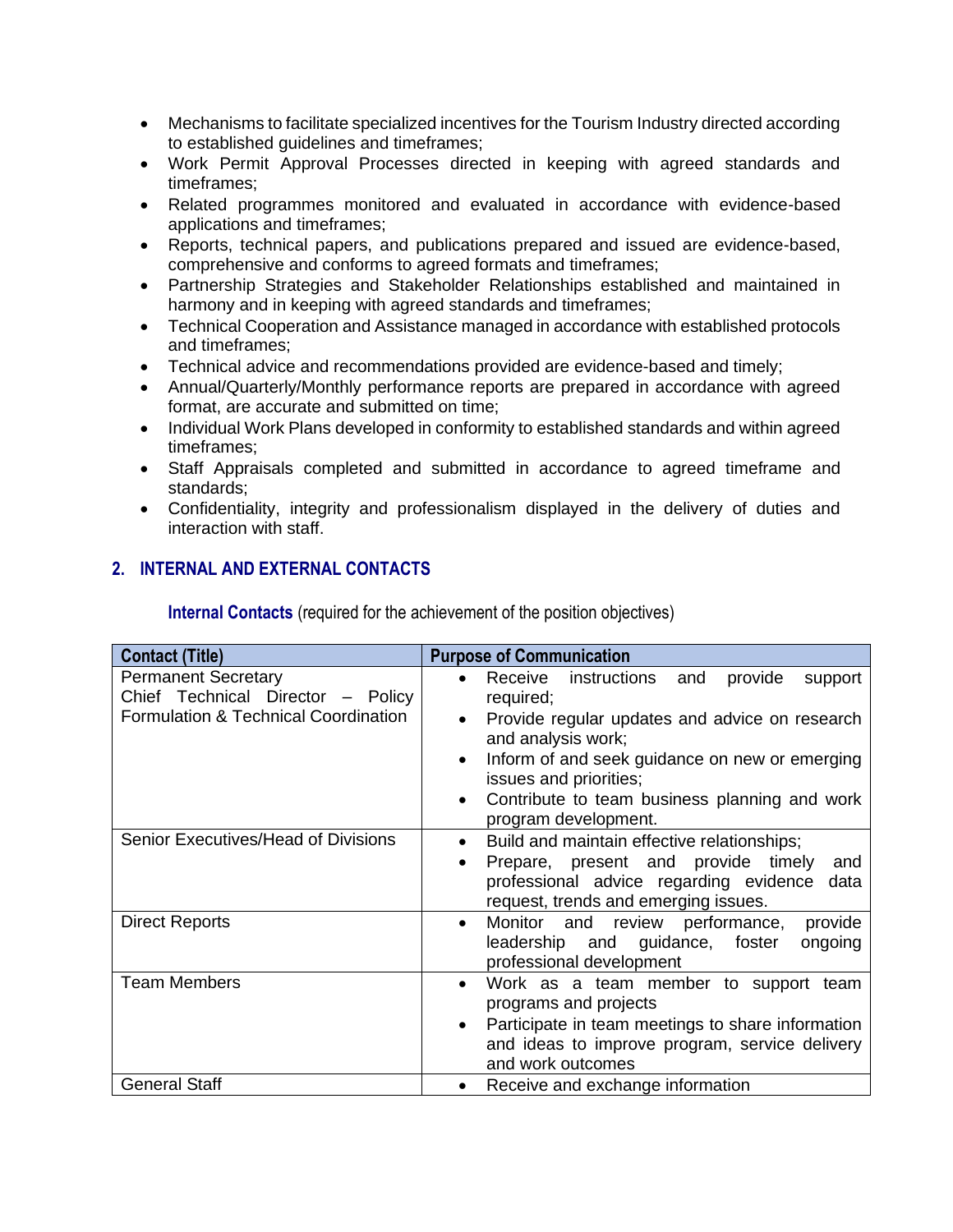**External Contacts** (required for the achievement of the position objectives)

| <b>Contact (Title)</b>                                                                                                                                                                                                                                                                                                                                                                                                                                                                                                                                                                                                  | <b>Purpose of Communication</b>                                                                                                                                                                                                                                                                                                                                                                                                                                                                                                                                                                                                                                                                                                                                                                                                                                                                                                                                                                                                                      |
|-------------------------------------------------------------------------------------------------------------------------------------------------------------------------------------------------------------------------------------------------------------------------------------------------------------------------------------------------------------------------------------------------------------------------------------------------------------------------------------------------------------------------------------------------------------------------------------------------------------------------|------------------------------------------------------------------------------------------------------------------------------------------------------------------------------------------------------------------------------------------------------------------------------------------------------------------------------------------------------------------------------------------------------------------------------------------------------------------------------------------------------------------------------------------------------------------------------------------------------------------------------------------------------------------------------------------------------------------------------------------------------------------------------------------------------------------------------------------------------------------------------------------------------------------------------------------------------------------------------------------------------------------------------------------------------|
| Ministries/Departments/Agencies<br>Ministry of Labour & Social Security<br>Passport Immigration & Citizen<br>Agency<br>Technical Committees, such as:<br>Tourism Advisory Council, Disaster<br>Risk Management, Cultural Heritage &<br><b>Community Tourism</b><br>Tourism Policy Implementors: JTB,<br>TPDCO, TEF, JAMVAC, Baths and<br>Spa etc.<br>Tourism stakeholders such as the<br>World Tourism Organization (WTO),<br>World Travel and Tourism Council<br>Regional<br>(WTTC);<br>organizations:<br>CARICOM,<br>Caribbean<br>Tourism<br>Organization (CTO), Caribbean Hotel<br>Association (CHA); Association of | Maintain<br>effective<br>relationships<br>and<br>communication networks<br>Respond to enquiries and help resolve customer<br>$\bullet$<br>concerns and issues<br>Provide clear information and<br>appropriate,<br>$\bullet$<br>accurate advice on current planning matters<br>Establish professional networks and relationships to<br>maintain currency of issues, share ideas and learnings,<br>and collaborate on common responses to emerging<br>and/or developing issues in Work Permit issuance.<br>Foster effective proactive relationships with other<br>stakeholders, in particular community and/or industry<br>groups for whom Tourism Economics & Facilitation<br>impacts are most critical<br>policies/programmes; and<br>Conduct training on new<br>monitors<br>and<br>evaluates<br>the<br>implementation<br>0f<br>policies/programmes<br>Foster effective proactive relationships with other<br>stakeholders, in particular community and/or industry<br>groups for whom Tourism Economics & Facilitation<br>impacts are most critical |
| Caribbean States (ACS); etc.<br><b>Tourism Market</b>                                                                                                                                                                                                                                                                                                                                                                                                                                                                                                                                                                   |                                                                                                                                                                                                                                                                                                                                                                                                                                                                                                                                                                                                                                                                                                                                                                                                                                                                                                                                                                                                                                                      |
| Other Stakeholders, example:                                                                                                                                                                                                                                                                                                                                                                                                                                                                                                                                                                                            | Foster effective proactive relationships with other                                                                                                                                                                                                                                                                                                                                                                                                                                                                                                                                                                                                                                                                                                                                                                                                                                                                                                                                                                                                  |
| Professional Bodies, Academia, etc.                                                                                                                                                                                                                                                                                                                                                                                                                                                                                                                                                                                     | stakeholders, in particular community and/or industry<br>groups for whom Tourism Economics & Facilitation<br>impacts are most critical                                                                                                                                                                                                                                                                                                                                                                                                                                                                                                                                                                                                                                                                                                                                                                                                                                                                                                               |
| <b>General Public</b>                                                                                                                                                                                                                                                                                                                                                                                                                                                                                                                                                                                                   | Receive and share information on Tourism Economics &<br>Facilitation initiatives through consultation                                                                                                                                                                                                                                                                                                                                                                                                                                                                                                                                                                                                                                                                                                                                                                                                                                                                                                                                                |

# **3. AUTHORITY**

- Recommends new Tourism Economics & Facilitation programmes and policy development initiatives;
- Approves/Administers procedures for the monitoring and reviewing of Tourism Economics & Facilitation programmes;
- Implements new measures and procedures to enhance the Ministry's strategic and technical capabilities;
- Drafts Terms of Reference and other specifications;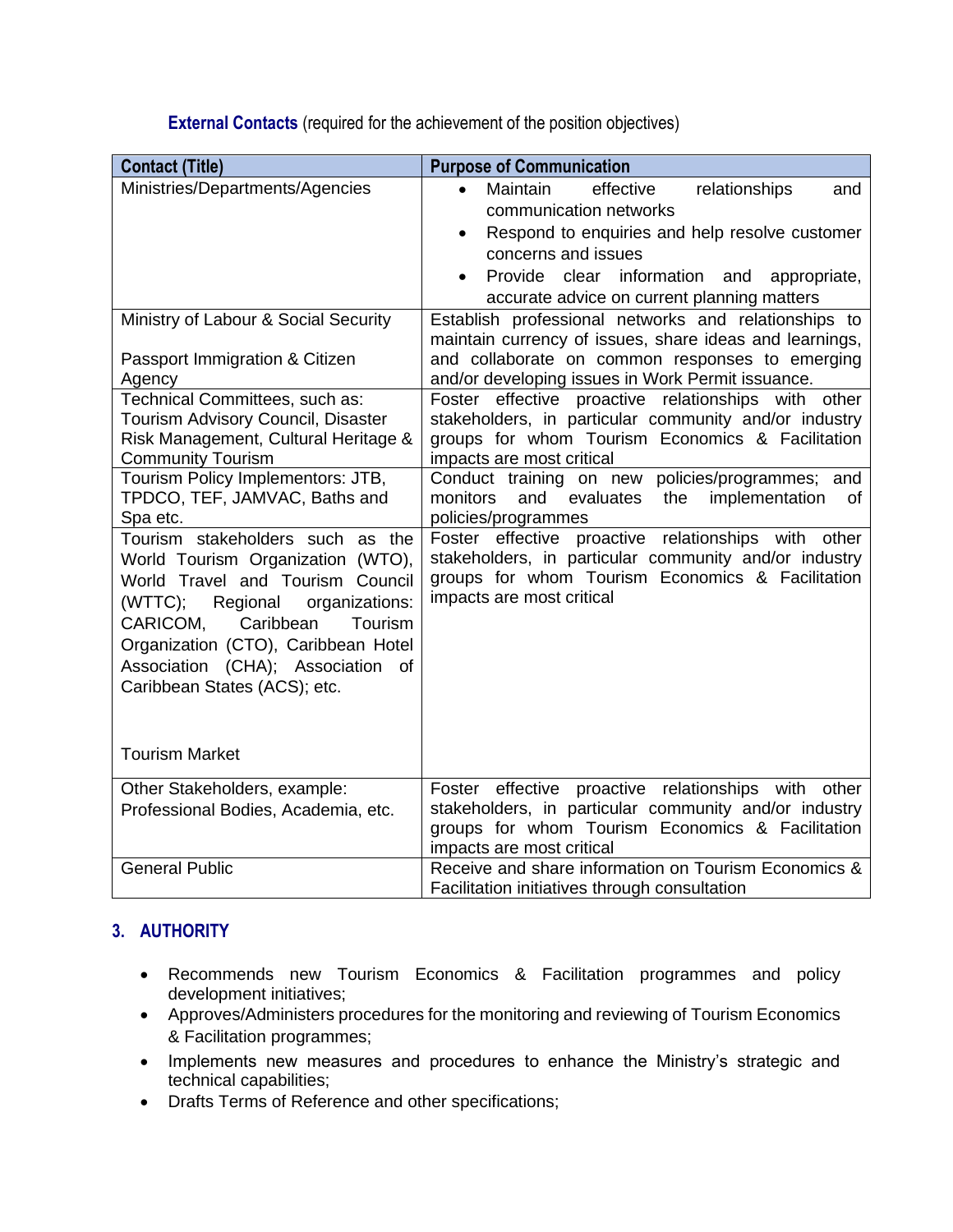- Recommends staff appointments, promotion, recruitment, disciplinary action, leave and general welfare issues;
- Recommends relevant training and development programmes for direct reports to enhance knowledge and performance.

# **4. REQUIRED COMPETENCIES**

#### **Core**

- Oral Communication
- Written Communication
- Customer & Quality Focus
- Teamwork & Cooperation
- Integrity
- Compliance
- Interpersonal Skills
- Change Management

# **Technical**

- Be able to conduct independent research that is both quantitative and qualitative in nature;
- Proficiency in the use of relevant Data Software (SPSS)
- Sound knowledge of the general operations of the machinery of government, the role function and operations of Cabinet and Parliament;
- Possess excellent writing, speaking, and interpersonal skills;
- Be adept at understanding complex political and socioeconomic information;
- Good knowledge of GOJ policy directed at the tourism sector (to include: Sustainable Development/Natural Resource Management) and associated areas.
- Excellent oral and written communication skills in English; other languages would be an added advantage;
- Excellent inter-personal skills, and ability to maintain strong relationships, Strong crosscultural skills and versatility in dealing with different types of partnership;
- Personal integrity with an honest and open personal style;
- Excellent leadership and negotiating skills;
- Ability to exercise sound judgment and conviction of purpose in unfavourable or unpopular situations;
- Ability to prioritize amongst conflicting demands, solve business problems and make rational decisions based upon a sound understanding of the facts in limited time;
- Ability to manage limited resources in order to achieve challenging output targets;
- The ability to work effectively in stressful and time sensitive scenarios is a critical competence.
- Proficiency in required computer applications such as spreadsheet, word processing and Power point.

# **9. MINIMUM REQUIRED EDUCATION AND EXPERIENCE**

• Master's Degree in Economics, Statistics, Public Sector Management, Public Policy, Business Administration, Management Studies or related field of Social Science;